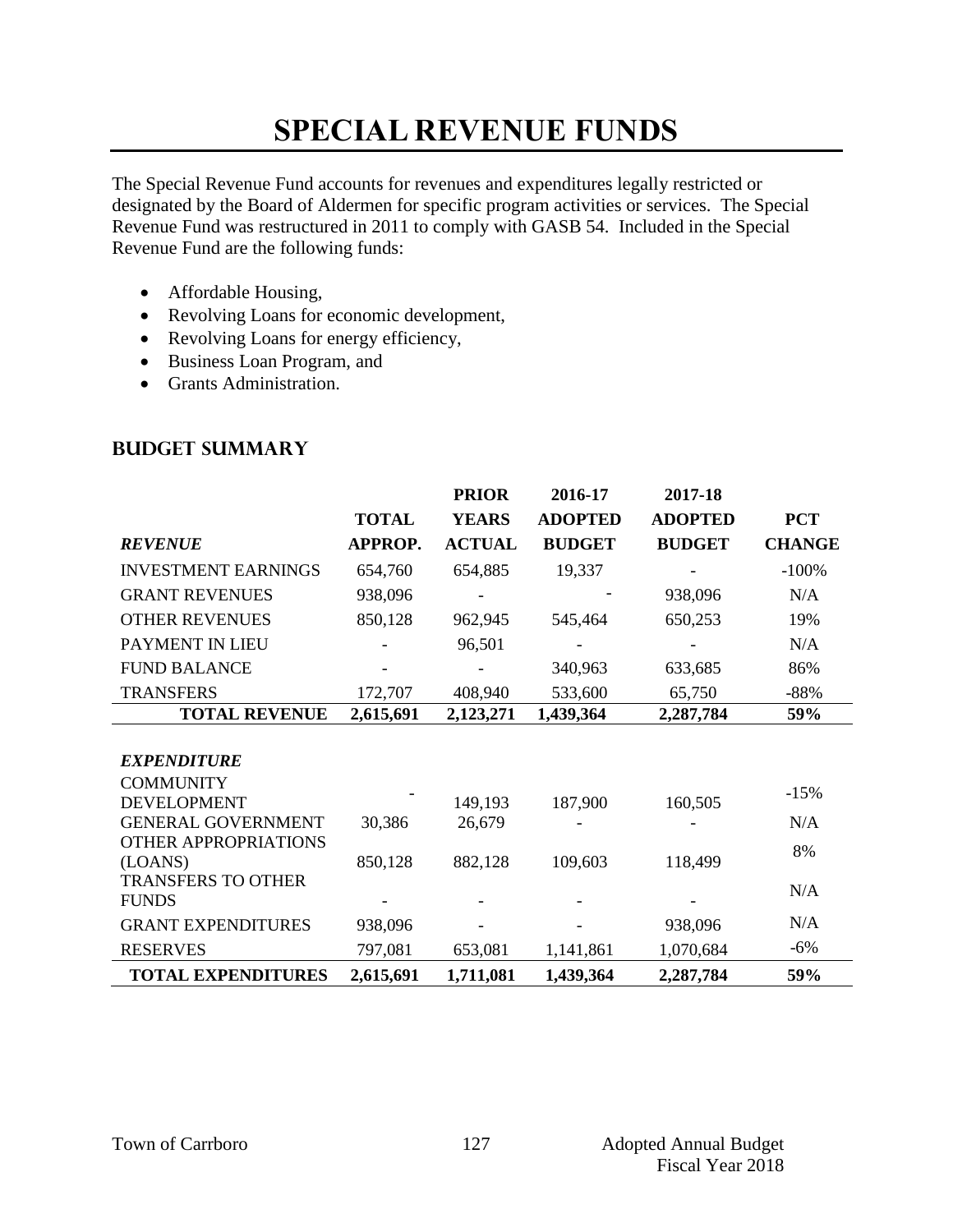# **AFFORDABLE HOUSING FUND**

This fund was created in 2007 with the goal of increasing the stock of affordable, safe and decent housing within the Town and its planning jurisdiction. Funding for the fund is from developers that make a cash payment, in lieu of providing affordable housing under the applicable provisions of the Land Use Ordinance, and other revenues such as grants, donations, loans, interest payments, or other contributions that are received.

## **GOALS**

- Increase number of homeownership and rental units that are permanently affordable in Carrboro.
- Evaluate and reduce housing density restrictions to slow the climb of housing prices and diversify housing stock, particularly in high transit areas.
- Decrease barriers to first-time homeownership and to homeownership retention, particularly among seniors.
- Reduce negative effects of parking requirements on rental prices.
- Slow the pressure on rental prices by increasing rental housing stock, particularly in hightransit areas.
- Reduce erosion of rental housing quality and affordability.
- Improve opportunities for developers and potential partners to identify affordability in a project.
- Ensure implementation of the Affordable Housing Strategy.
- Acquisition of land/property for the creation of affordable housing.

## **SERVICES PROVIDED & ACTIVITIES**

- Provide staffing for the Affordable Housing Task Force.
- Town liaison with the Orange County Partnership to End Homelessness.
- Town liaison with the Orange County Affordable Housing Coalition.
- Coordinate housing efforts and implement housing plans as an Orange County HOME Consortium member.
- Market Carrboro's Affordable Housing Fund.
- Review applications to the Affordable Housing Fund and ensure proper use of funds.

## **PREVIOUS YEAR ACCOMPLISHMENTS**

- Approved funding to support seven affordable housing projects, by far the most of any year since the creation of the Affordable Housing Fund.
- Approved funding for the first time for projects related to deposit assistance, housing acquisition, and land banking.
- Approved almost \$85,000 in funding support for affordable housing projects, more than three times what had been approved in any previous year.
- Provided over \$200,000 of total affordable housing support for local affordable housing partners.
- Added \$500,000 to the Affordable Housing Fund.
- Implemented quarterly Affordable Housing Task Force meeting schedule.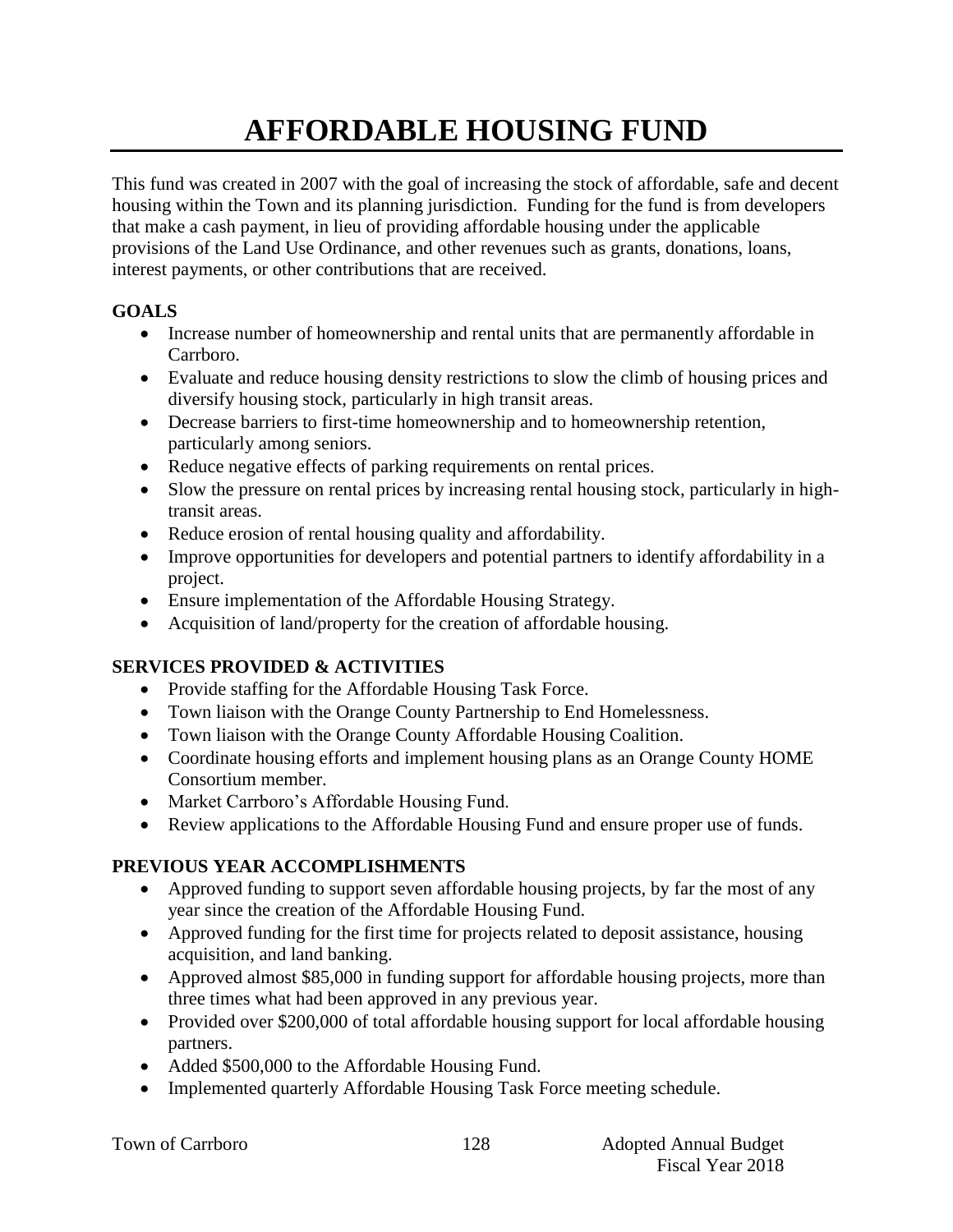- Better positioned the Town for future affordable housing opportunities by cultivating relationships with experienced nonprofit affordable housing professionals and developers.
- Increased the usefulness of the Affordable Housing Fund as a tool for achieving the Town's affordable housing goals by increasing the number of tools at its disposal.
- Played a leadership role at regional transit tables to ensure affordable housing goals are priorities.
- Decreased the barrier to first time homeownership and to homeownership retention by creating the Buyer Identified Housing Program and by providing staffing and funding for the Northside Neighborhood Initiative.
- Analyzed the inventory of publicly owned land for the possibility of creating affordable housing, and presented strategies for moving forwards.
- Analyzed plots of land for potential Low-Income Housing Tax Credit developments.
- Analyzed the inventory of abandoned properties to identify opportunities for the creation of affordable housing.

## **UPCOMING FISCAL YEAR OBJECTIVES**

- Review and make changes to the Town's Land Use Regulations to better accommodate and promote affordable housing.
- Create opportunities for developing affordable housing on town-owned land.
- Work with nonprofit affordable housing providers to identify opportunities for developing affordable housing and/or transitioning market rate units to affordable units.
- Work with Low-Income Housing Tax Credit developers to identify potential projects.
- Analyze and, if appropriate, create opportunities for affordable housing on abandoned properties.
- Continue the trend of increased financial support for the creation and maintenance of affordable housing.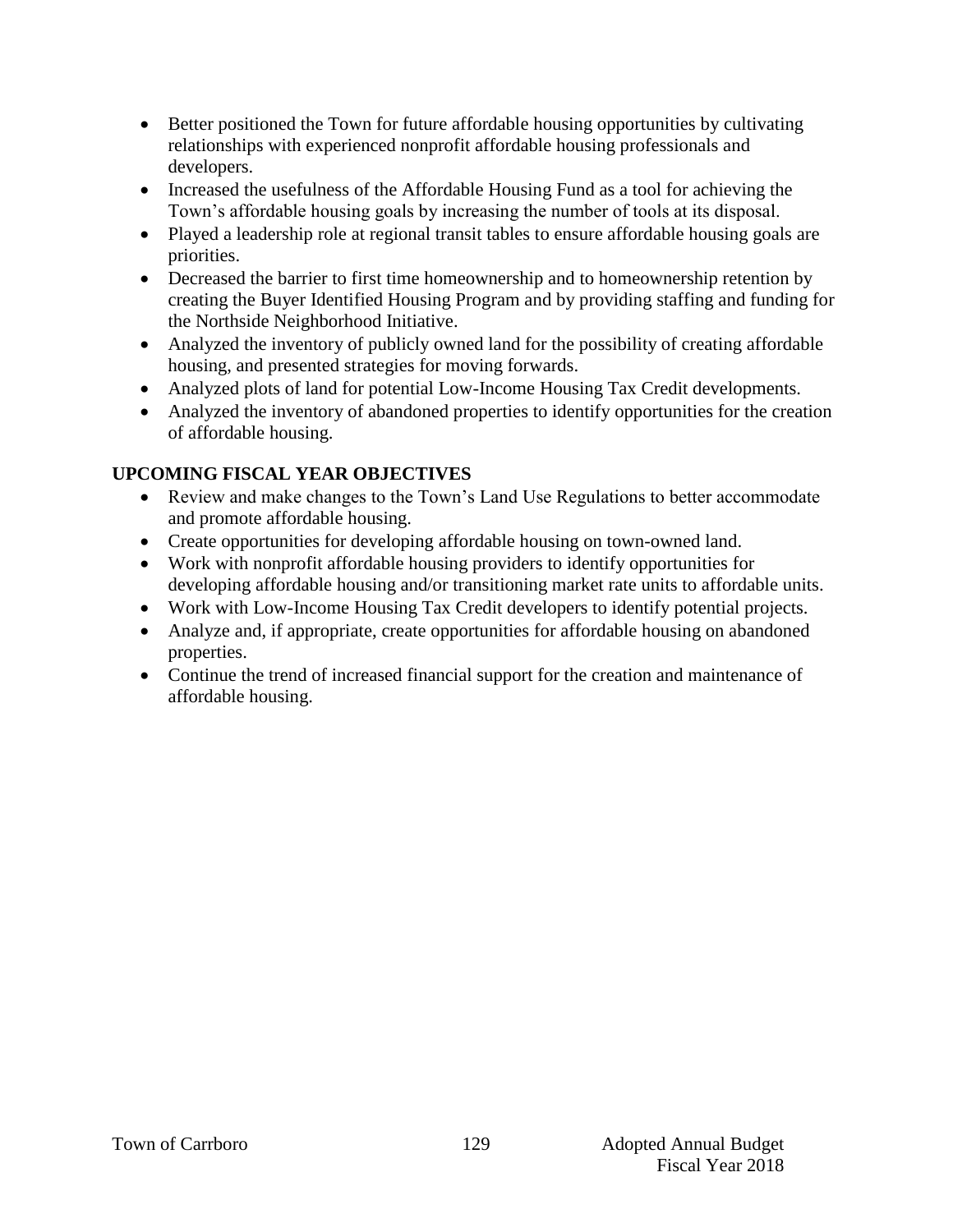## **BUDGET SUMMARY**

|                            |                | <b>PRIOR</b>  | 2016-17        | 2017-18        |               |
|----------------------------|----------------|---------------|----------------|----------------|---------------|
|                            | <b>TOTAL</b>   | <b>YEARS</b>  | <b>ADOPTED</b> | <b>ADOPTED</b> | <b>PCT</b>    |
| <b>REVENUE</b>             | <b>APPROP.</b> | <b>ACTUAL</b> | <b>BUDGET</b>  | <b>BUDGET</b>  | <b>CHANGE</b> |
| <b>INVESTMENT EARNINGS</b> |                |               |                |                | N/A           |
| PAYMENT IN LIEU            |                | 96,501        |                |                | N/A           |
| <b>FUND BALANCE</b>        |                |               | 231,360        | 519,812        | 125%          |
| <b>TRANSFERS</b>           | 47,707         | 408,940       | 533,600        | 65,750         | $-88%$        |
| <b>SUBTOTAL</b>            | 47,707         | 505,441       | 764,960        | 585,562        | $-23%$        |
|                            |                |               |                |                |               |
| <b>EXPENDITURE</b>         |                |               |                |                |               |
| <b>COMMUNITY HOME</b>      |                |               |                |                |               |
| <b>TRUST</b>               |                | 64,000        | 64,000         | 74,597         | 17%           |
| <b>HOME CONSORTIUM</b>     |                |               |                |                |               |
| <b>MATCH</b>               |                | 10,525        | 10,525         | 9,716          | $-8%$         |
| PARTNERSHIP TO END         |                |               |                |                |               |
| <b>HOMELESSNESS</b>        |                | 16,068        | 16,068         | 15,068         | $-6%$         |
| <b>HUMAN SERVICES</b>      |                |               |                |                |               |
| <b>GRANTS</b>              |                | 33,600        | 33,600         | 65,750         | 96%           |
| PEST CONTROL               | 3,707          |               | 3,707          |                | $-100%$       |
| <b>RESERVES</b>            | 44,000         | 25,000        | 637,060        | 420,431        | $-34%$        |
| <b>SUBTOTAL</b>            | 47,707         | 149,193       | 764,960        | 585,562        | $-23%$        |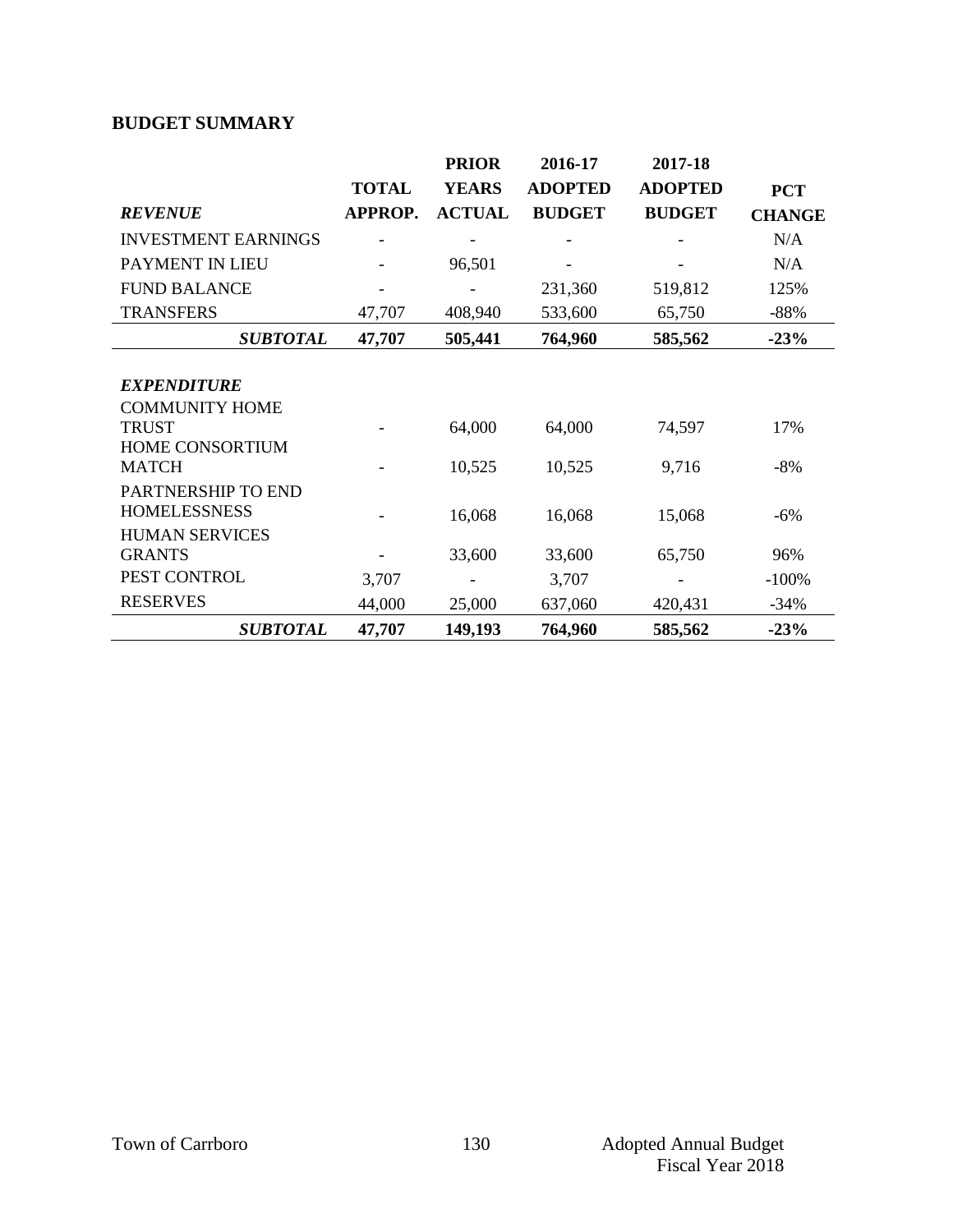## **GRANT FUND**

This fund accounts for grant awards made to the Town that are legally restricted to expenditures for specific programs, activities, and purposes. Recent grant awards include FEMA and North Carolina Hazard Mitigation Program for flooding remediation; and charging station grant from Duke Energy.

## **Budget summary**

|                            | <b>TOTAL</b> | <b>PRIOR</b><br><b>YEARS</b> | 2016-17<br><b>ADOPTED</b> | 2017-18<br><b>ADOPTED</b> | <b>PCT</b>    |
|----------------------------|--------------|------------------------------|---------------------------|---------------------------|---------------|
| <b>REVENUE</b>             | APPROP.      | <b>ACTUAL</b>                | <b>BUDGET</b>             | <b>BUDGET</b>             | <b>CHANGE</b> |
| <b>INVESTMENT EARNINGS</b> |              |                              |                           |                           | N/A           |
| NC HAZARD MITIGATION       |              |                              |                           |                           | N/A           |
| <b>PROGRAM</b>             | 185,619      |                              |                           | 185,619                   |               |
| <b>FEMA HAZARD</b>         |              |                              |                           |                           | N/A           |
| <b>MITIGATION PROGRAM</b>  | 742,477      |                              |                           | 742,477                   |               |
| <b>DUKE ENERGY</b>         | 10,000       |                              |                           | 10,000                    | N/A           |
| <b>TRANSFER</b>            |              |                              |                           |                           | N/A           |
| <b>SUBTOTAL</b>            | 938,096      |                              |                           | 938,096                   | N/A           |
|                            |              |                              |                           |                           |               |
| <b>EXPENDITURE</b>         |              |                              |                           |                           |               |
| <b>FLOODING MITIGATION</b> | 928,096      |                              |                           | 928,096                   | N/A           |
| <b>CHARGING STATIONS</b>   | 10,000       |                              |                           | 10,000                    | N/A           |
| <b>TRANSFERS</b>           |              |                              |                           |                           | N/A           |
| <i><b>SUBTOTAL</b></i>     | 938,096      |                              |                           | 938,096                   | N/A           |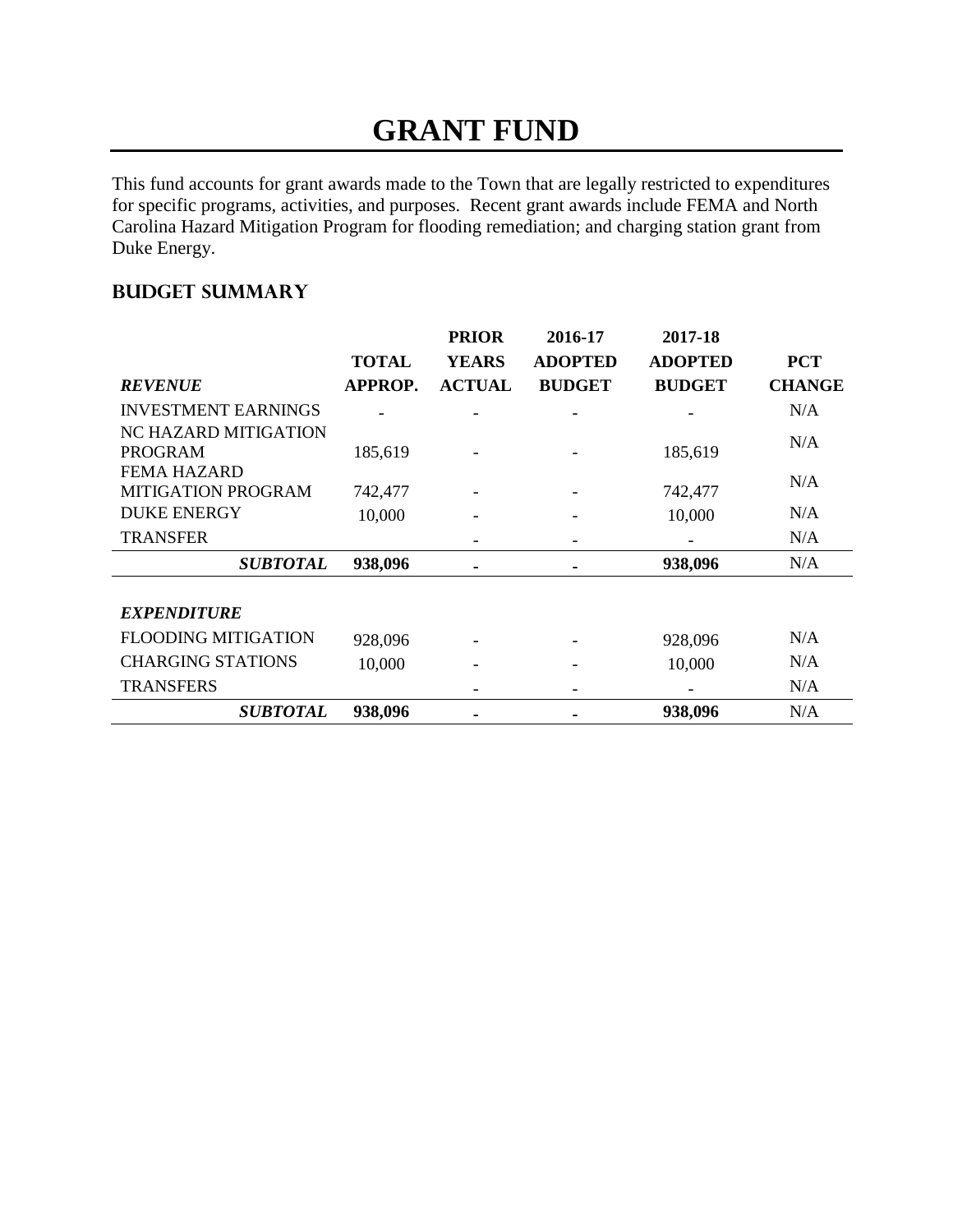The Revolving Loan Fund is used to encourage economic and community development in Carrboro by offering loans to new businesses and encouraging businesses to locate in Carrboro. The Fund sustains itself with the interest earned on loans and repayment of the principal provided to businesses. With this interest, a reserve is created that enables the Town to continue loaning funds to businesses. As loans are paid off, the Town closes the loans and removes them from financial records.

The Revolving Loan Fund contains the following active loans to businesses:

| <b>Business</b>                | <b>Amount</b><br><b>Borrowed</b> | Date of<br><b>Original Loan</b> |
|--------------------------------|----------------------------------|---------------------------------|
| <b>Alphabet Soup</b>           | \$48,000                         | 2001                            |
| Bryan's Guitar and Music, Inc. | \$90,000                         | 2004                            |
| Art in a Pickle                | \$105,000                        | 2007                            |
| Carrboro Co-Working            | \$90,000                         | 2008                            |
| <b>Beehive</b>                 | \$56,000                         | 2009                            |
| Carrboro Citizen               | \$50,000                         | 2009                            |
| The Kind Coffee                | \$57,000                         | 2009                            |
| Second Wind, LLC               | \$45,000                         | 2012                            |
| <b>PTA Thrift Store</b>        | \$24,000                         | 2013                            |
| Cameron's                      | \$50,000                         | 2014                            |
| Eden Food Group, LLC           | \$36,239                         | 2016                            |

### **BUDGET SUMMARY**

|                                                           |                | <b>PRIOR</b>  | 2016-17                  | 2017-18        |               |
|-----------------------------------------------------------|----------------|---------------|--------------------------|----------------|---------------|
|                                                           | <b>TOTAL</b>   | <b>YEARS</b>  | <b>ADOPTED</b>           | <b>ADOPTED</b> | <b>PCT</b>    |
| <b>REVENUE</b>                                            | <b>APPROP.</b> | <b>ACTUAL</b> | <b>BUDGET</b>            | <b>BUDGET</b>  | <b>CHANGE</b> |
| <b>INVESTMENT EARNINGS</b><br><b>OTHER REVENUE - LOAN</b> | 654,760        | 654,760       | 9,193                    |                | $-100\%$      |
| <b>REPAYMENTS</b>                                         | 743,000        | 743,000       | 136,121                  | 57,182         | $-58%$        |
| <b>OTHER FINANCING</b>                                    |                |               |                          |                |               |
| <b>SOURCES</b>                                            |                |               | 306,545                  | 509,169        | 66%           |
| <b>SUBTOTAL</b>                                           | 1,397,760      | 1,397,760     | 451,859                  | 566,351        | 25%           |
|                                                           |                |               |                          |                |               |
| <b>EXPENDITURE</b>                                        |                |               |                          |                |               |
| <b>GENERAL GOVERNMENT</b>                                 |                |               |                          |                |               |
| <b>EXPENSE</b>                                            | 26,679         | 26,679        |                          |                | N/A           |
| <b>ECONOMIC AND PHYSICAL</b>                              |                |               |                          |                |               |
| DEVELOPMENT LOANS                                         | 743,000        | 743,000       | $\overline{\phantom{a}}$ |                | N/A           |
| <b>RESERVES FOR LOANS</b>                                 | 628,081        | 628,081       | 451,859                  | 566,351        | 25%           |
| <b>SUBTOTAL</b>                                           | 1,397,760      | 1,397,760     | 451,859                  | 566,351        | 25%           |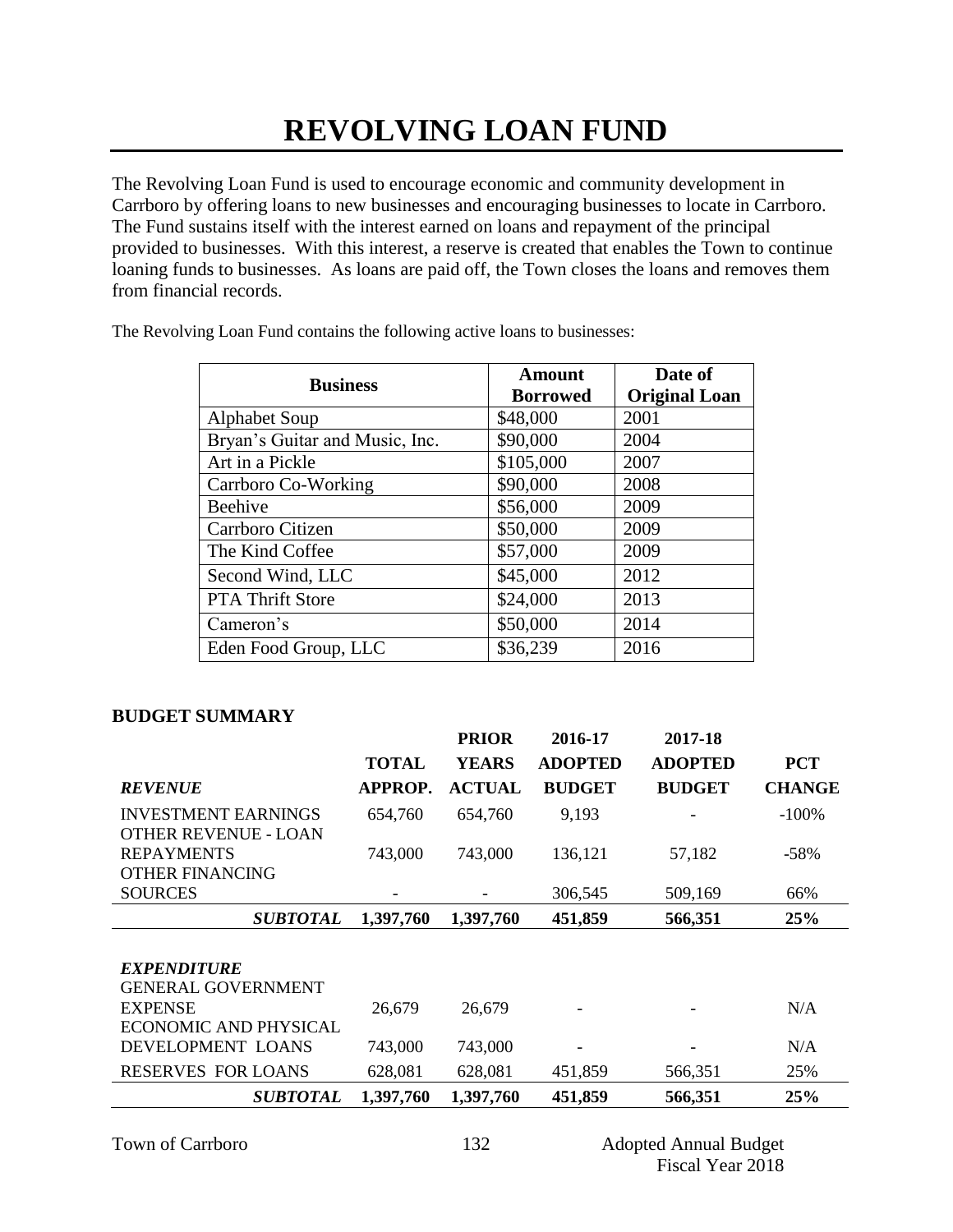# **ENERGY EFFICIENCY REVOLVING LOAN FUND**

The Energy Efficiency Revolving Loan was started in 2010 with US Department of Energy funds through a grant to Southeastern Energy Efficiency Alliance (SEEA) for the Town to implement a small business energy efficiency revolving loan fund with the goal of increasing energy efficiency in commercial buildings.

### **BUDGET SUMMARY**

|                             |                          | <b>PRIOR</b>  | 2016-17        | 2017-18        |               |
|-----------------------------|--------------------------|---------------|----------------|----------------|---------------|
|                             | <b>TOTAL</b>             | <b>YEARS</b>  | <b>ADOPTED</b> | <b>ADOPTED</b> | <b>PCT</b>    |
| <b>REVENUE</b>              | APPROP.                  | <b>ACTUAL</b> | <b>BUDGET</b>  | <b>BUDGET</b>  | <b>CHANGE</b> |
| <b>INVESTMENT EARNINGS</b>  | $\overline{\phantom{a}}$ | 125           | 10,144         |                | $-100%$       |
| <b>OTHER REVENUE - LOAN</b> |                          |               |                |                |               |
| <b>REPAYMENTS</b>           | 7,128                    | 36,673        | 36,673         | 3,004          | $-92\%$       |
| <b>OTHER FINANCING</b>      |                          |               |                |                |               |
| <b>SOURCES</b>              | 100,000                  | 183,272       | 66,125         | 80,898         | 22%           |
| <b>SUBTOTAL</b>             | 107,128                  | 220,070       | 112,942        | 83,902         | $-26%$        |
|                             |                          |               |                |                |               |
| <b>EXPENDITURE</b>          |                          |               |                |                |               |
| ECONOMIC AND PHYSICAL       |                          |               |                |                |               |
| DEVELOPMENT LOANS           | 107,128                  | 107,128       |                |                | N/A           |
| <b>COMMUNITY SOLAR</b>      |                          |               |                |                |               |
| <b>PROGRAM</b>              |                          |               | 60,000         |                | $-100\%$      |
| <b>RESERVES</b>             |                          |               | 52,942         | 83,902         | 58%           |
| <b>SUBTOTAL</b>             | 107,128                  | 107,128       | 112,942        | 83,902         | $-26%$        |

Below is a list of active Energy Efficiency Revolving Loan Fund loans:

| <b>Business</b>           | <b>Amount</b>   |  |  |
|---------------------------|-----------------|--|--|
|                           | <b>Borrowed</b> |  |  |
| <b>Surplus Sids</b>       | 30,000.00       |  |  |
| Sophie Piesse             | 7,000.00<br>\$  |  |  |
| LB Bradley                | 7,000.00<br>\$  |  |  |
| Dispute Settlement Center | 35,000.00       |  |  |
| The Arts Center           | 28,128.00       |  |  |